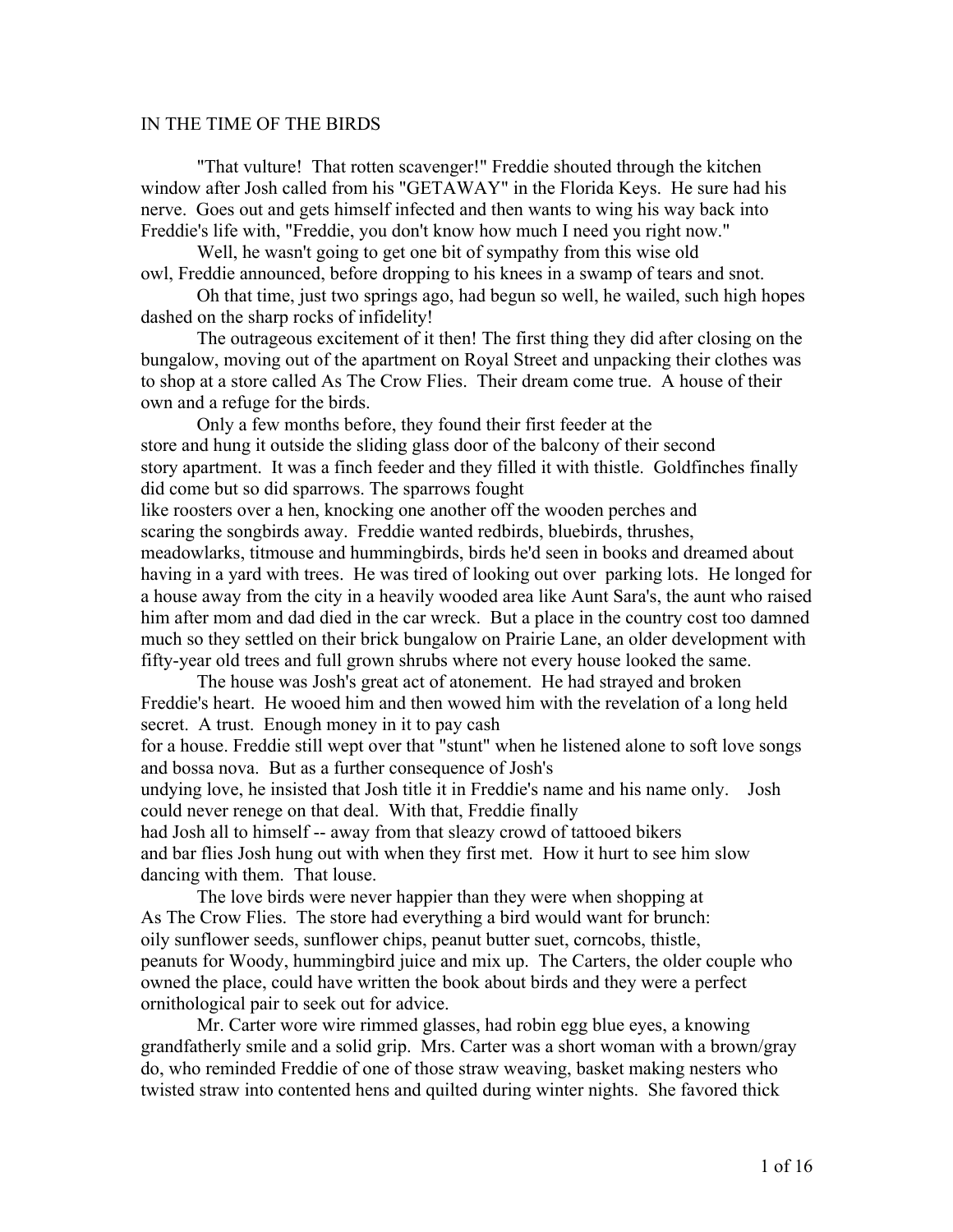sweaters, checkered skirts, shawls, floral perfume and kicked about the store in penny loafers or moccasins and woolen stockings with checkered markings. Freddie treasured rummaging through the aisles and displays of the store listening to her chatter about the mating and breeding habits, the habitats and nesting grounds of her beloved fowl.

Squirrels were the main problem in the Midwest and she urged dealing with them firmly but kindly with baffles, noisemakers and trick bird feeder perches that slammed shut when they crawled and hung upside down to deprive the birds of their due. Okay, let them have the crumbs that landed

on the ground for all she cared.

But just attracting the birds in the first place caused Freddie plenty of anxiety though that was to be expected of virgin birders, Mrs. Carter counseled. Just remain calm and patient: the birds will come. As evidence of the wisdom of their learned advise, the Carters hung one of each type of feeder outside the back of their store near a stand of oaks and maples. Birds congregated there and gave each customer high hopes. The Carters had been the ones who suggested that if they really, really wanted to court the birds they would need to move someplace likely to invite them in. So Freddie and Josh relied on the Carters because their suggestions always seemed to work.

Most of the time.

Freddie would never forget that first day in the store after they'd moved into the bungalow. Between them they still had a nice savings and, what the hay!, they weren't house poor yet so they could afford a few small luxuries for their little buddies. They bought a bit of everything. They wanted their little bird sanctuary to be "the best on the block." They bought a pole feeder and a baffle that looked like a New England cottage. They added two bird baths, a squirrel proof, steel reinforced hanging bird feeder, a suet basket, a peanut feeder, two kinds of hummingbird feeders and a martin house. They added two birdbaths with heaters because the Carters said sometimes, especially in winter, it was more important to have water for the birds than to feed them.

"They forage very well on their own, thank you very much," she said.

To keep the sunflower seeds from being gnawed on by roaches and mice, they needed two seed holders to hang on the garage wall. All they had to do was hold a little plastic bucket under the container, pull down the handle to open the shoot and the seeds poured into the bucket until they lifted the handle again.

Pretty nifty, Freddie thought, and couldn't stop chirping about it.

For a special treat, they bought a doormat woven with redbirds and green leaves that announced, "Welcome To Our Home." The Carters told them redbirds mated for life. That's what Freddie wanted: a mate for life. Love and joi de vivre in the mix.

They spent the entire afternoon assembling and hanging the feeders. The martin house had to be mounted on a tall, sturdy post and Josh decided that was a project for another day. Freddie felt like a merry critter in a Walt Disney movie.

"Oh, Josh," he trilled. "Thank you for all this. You make me so happy. I'm so lucky. Aren't we having such a fine time?"

"Svell. I'm loving it, man," Josh said in a voice that told Freddie he really meant it. For Josh was usually a quiet sort of guy. Strong, tall and silent. A John Wayne and more charm to boot with his slight Swedish accent.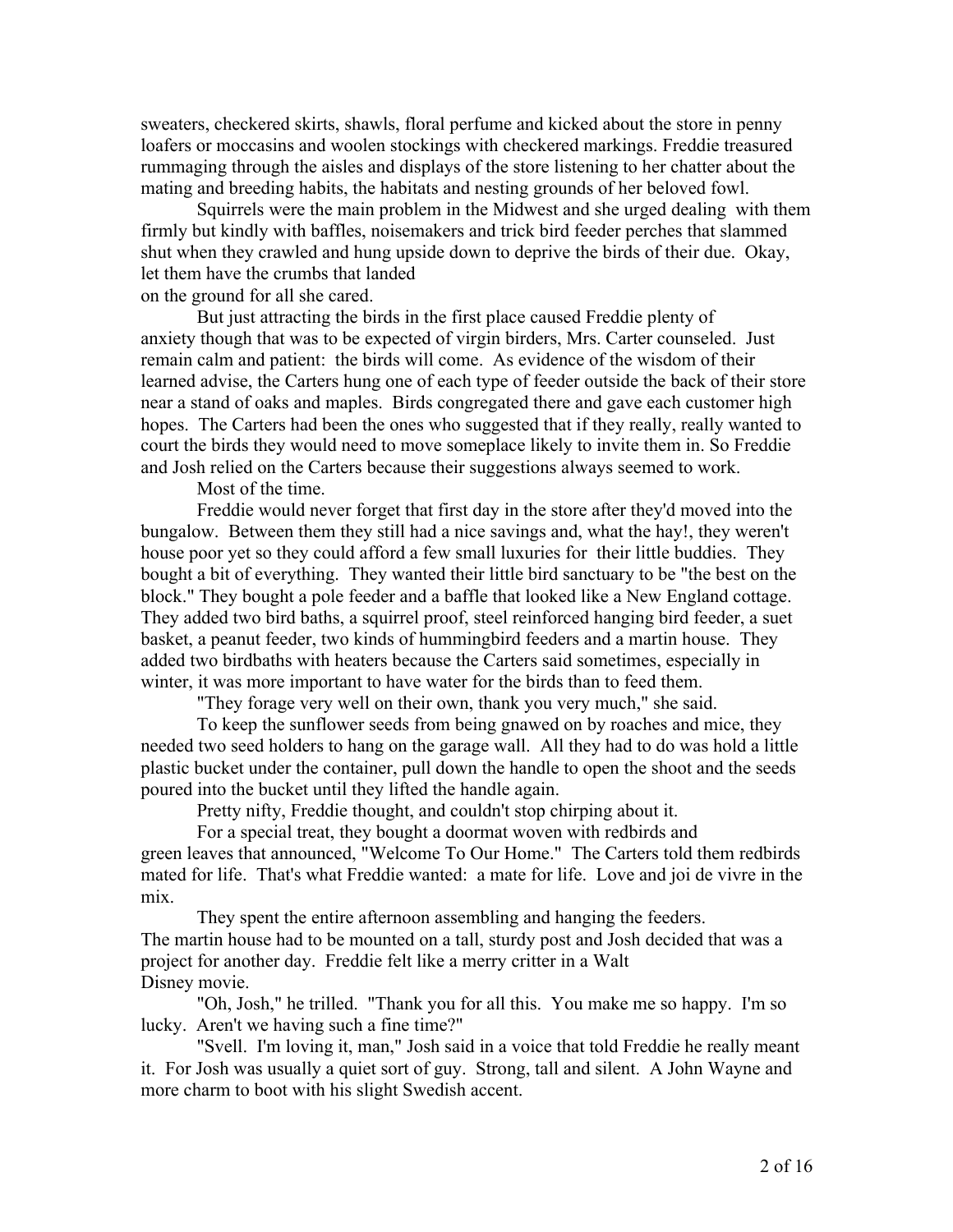Freddie was on the shorter side, slightly bald with a bit of a tummy, broad chested, squat as a partridge and a voice as high pitched as a whipporwill's. Josh was blond, slender, Scandanavian, blue eyed, a tanned standout in the slick light of a dark bar, the source of both pride and

jealousy for poor Freddie. Freddie's boss, Bitchy Brenda, who owned the specialty travel agency where Freddie worked, told him he was a real sucker for sticking around after what Josh had done to him. But what did she know? That young, old bag, spoiled daughter of a real estate hot shot. She was just trying to keep Freddie from bawling his eyes out at the office so he could get his work done and dream up expensive vacations for her newly married college friends.

Josh had more muscles than Mr. America, Freddie liked to say. Having sexual fantasies of Josh on a good day, Freddie jaunted around the small office with a constant grin on his face, especially after one of those sudden, diving down you-know-what kind of nooners at lunch time. Low in calories, he told Brenda, much to her disgust.

He and Josh had a perfect deal going.

Freddie did all the cooking and Josh the handyman stuff. They were a real team with the housekeeping and yard work. Freddie was good at orderliness. He liked feathering the nest. Josh was a carpenter by trade but, more than that, a craftsman at woodworking, a lover of trees and natural finishes. He never lacked for work. Contractors called from all over to have

Josh leave a final touch on remodeling projects. He could do plumbing, electrical, boutique interior painting and airconditioning if he had to. Freddie couldn't dig up enough adjectives to highlight his skills. Josh was

wiry and firm as an oak, and in the winter, he smelled of wood fires and fresh snow.

The afternoon they hung and filled the feeders was a cool, overcast April day. They worked all afternoon without stopping but about six or so Freddie crapped out on one of their new chaise longues on the concrete slab patio and said, "Josh, I'm tasting T-bones. A couple of strong Scotches, and then chop chop chop. A little romaine, tomatoes, olives, ranch. You get the picture."

"Better than bird seed, honey," Josh said from his perch in the crook of the large maple tree. He was in the middle of hanging one of the last feeders and from below Freddie couldn't but help admire him in his muscle shirt, tight jeans and maximum bulge. He seemed to belong in the tree, barefoot, holding himself in place with the toes of both feet. Freddie

was as happy as a red-winged blackbird in mating season. Inside, he stood at the kitchen counter looking out at Josh in the treetop and chop away on his new, not yet scratched, wooden chopping board. He finished preparing the salad and turned the steaks he had been marinating in the fridge. The potatoes were still as hard as dinosaur eggs so he cranked up the temperature in his new gas oven. Then he loaded two cocktail glasses with with tons of ice and poured the Scotch just short of the brim. A thin twist of lemon completed his order and he placed the drinks on round cork coasters that displayed two robins ostensibly in the process of working up to a mating

joust. He carried them outside and sat them on the granite tables Josh had given him for their anniversary.

"Toddy time!" Freddie sang out, forming his hands around his mouth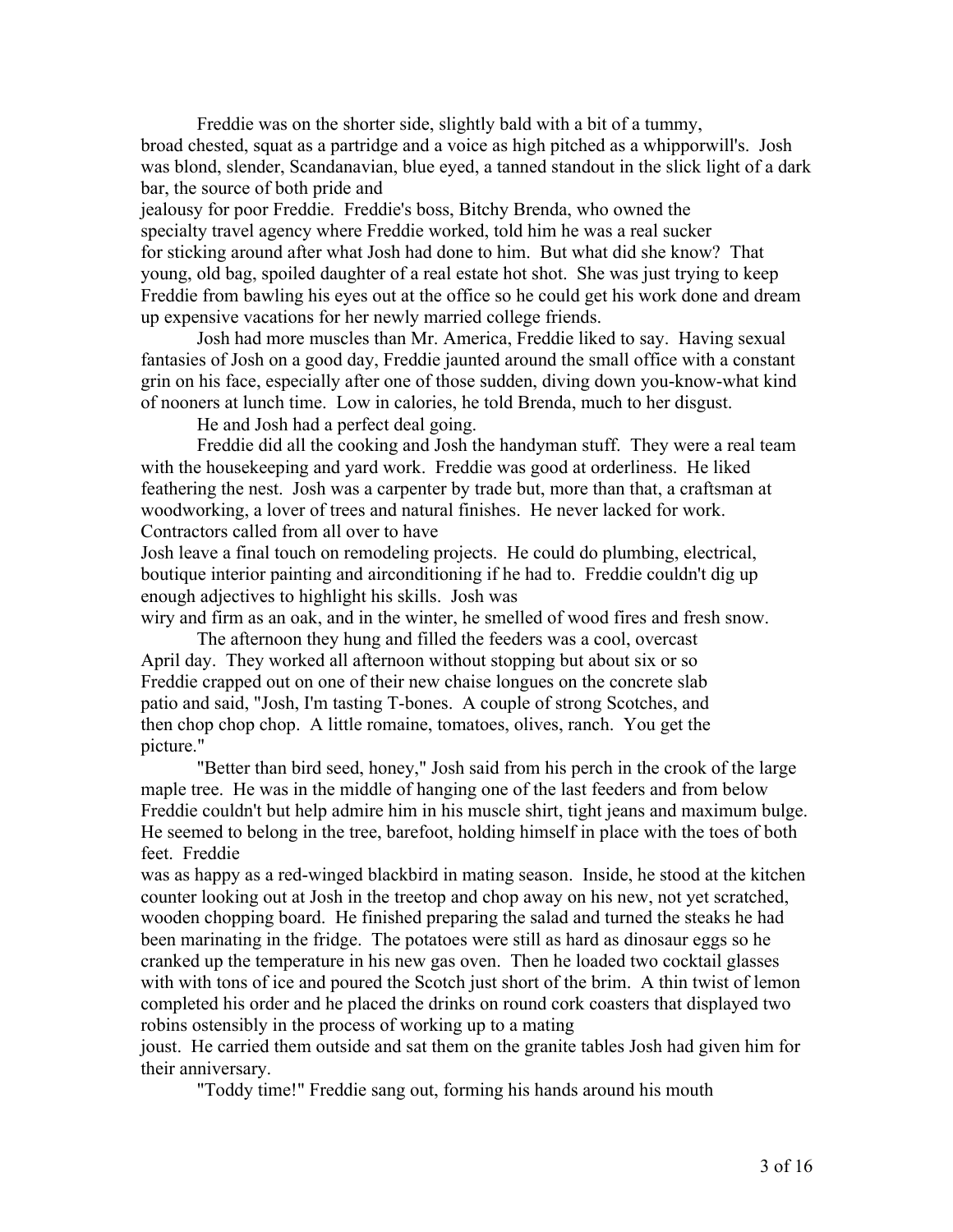in a beak.

"Almost done," John answered from above. He scrambled down the tree and lifted his arms like wings for a sniff. "Need a shower, Freddie."

"Oh, hurry, handsome. Your drink will be all melty. Take it with you. Your getting dressed drink."

"Ahhh," Josh exhaled, taking his first slip and letting it slide down. "I'm off."

"Now don't get lost in a bathroom rhapsody. Just a run around in the rain will do. We can always take a dip in the hot tub in just our feathers."

As Josh moved inside for his shower, Freddie plopped down on the chaise, took a deep long breath and looked up into the canopy sheltering their deep square lawn. The house was small, Freddie thought, a "peach,"

the real estate lady called it, but the grounds were rich. He sipped his Scotch and felt happier than he'd ever been. At last he felt free. The past didn't mean as much. All that crap they got from Ma-and-Pa Religious Righters, his grouchy macho uncle and churlish weirdo cousins was as distant as a fading migration. He had Josh and this lovely little Victorian with fireplace and double car garage, central air, three bedrooms, two and a half baths and the birds.

Josh smelled sweet after his shower. He bent over Freddie and kissed him deeply.

"Such a wonderful mouth too," Freddie cooed, smiling up at him. Josh stretched out on the chaise next to him and together they sipped their Scotches, savoring the cool evening and listening to the final clamor of the birds, tree frogs and crickets. Two Scotches later, Freddie grilled their steaks to a T and, as Josh mumbled as he snorted himself to sleep, it had been a perfect day. Oh, as Freddie would later lament, the first of many perfect days.

One by one the birds came. First, Freddie spotted a redbird in a blooming pear tree. The bird snapped its head side to side "about a million times," before flying straight to the feeder to peck and split an oily sunflower seed. Oh, what a delight! Freddie beamed. The redbird, seen close up, was the most beautiful creature he had even seen except for the first time he'd seen Josh buck naked in bright sunlight on a Maui lanai. The redbird seemed surreal, something an artist had painted out of imagination, a bird on a feeder, with its deep black markings, its daring pointed plume. And it was alive. It moved. Freddie ran right inside to get Josh and once outside they hugged each other in vernal bliss. In the following days they spotted orioles, cooing doves, a tiny flicker with a red splash on the back of its head, sparrows and, much to his disappointment, a tribe of starlings.

"For we must love all thee birds," Mrs. Carter preached when they asked her how to chase off the starlings and their rivals, the sparrows.

"They are all God's creatures. Big, noisy, black, blue, songbird or vulture, one in the same. Think of them as counterpoints to thee redbird, thee oriole. Think of them as your own, as one of your flock," Mrs. Carter preached, for she always seemed to be on some kind of mission.

On the way home Freddie and Josh maintained a subliminal silence. Each was thinking of ways to do in the starlings and the sparrows. In the most brutal and heartless ways they could think of.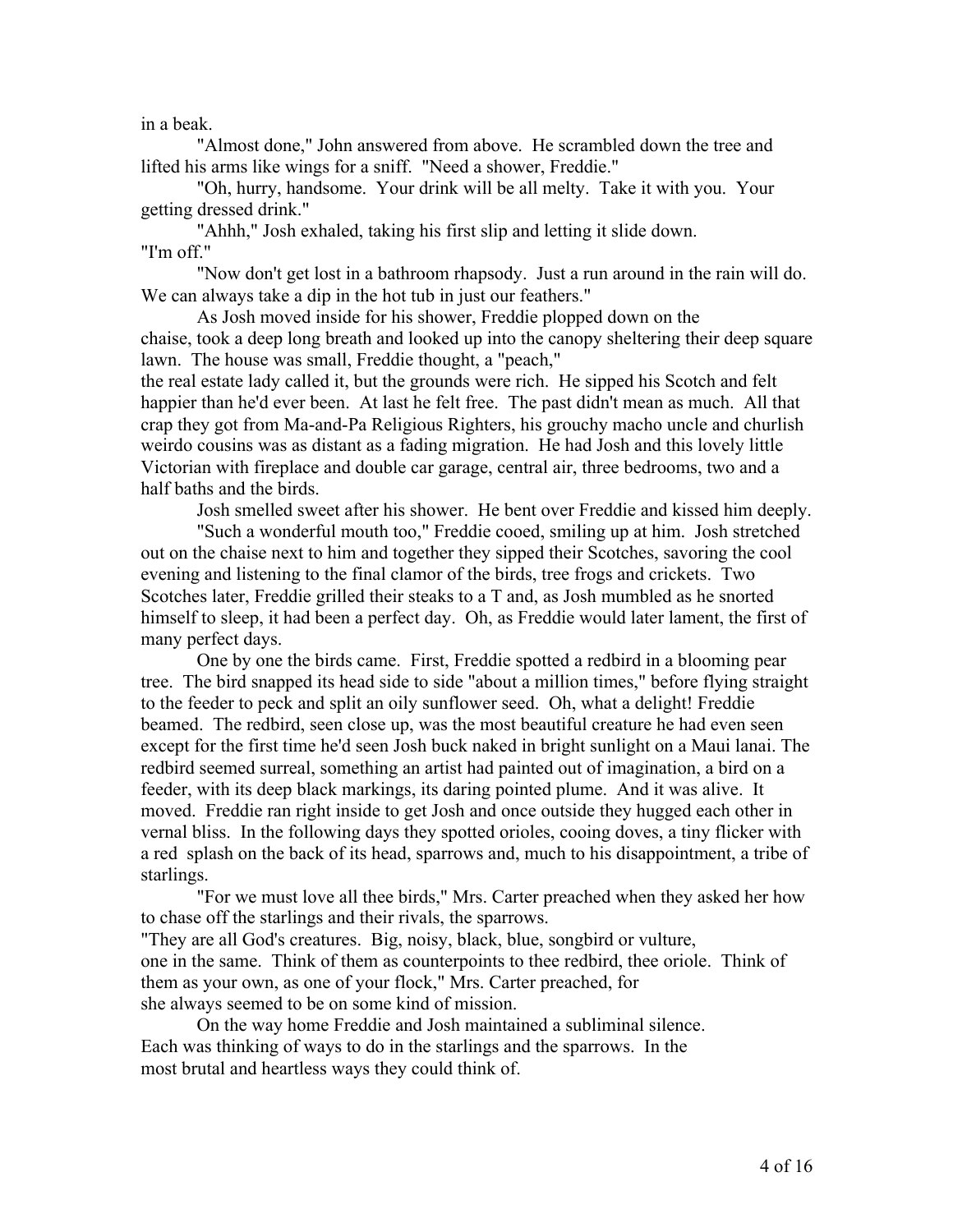"Maybe I should buy a BB gun," Josh finally said. He knew Freddie was about to explode. But what he also knew was that Freddie would never let anyone know he was about to blow until he blew.

"Well, shit," Freddie bleeped at last. "Dammit, she's right. You can't go along killing every odd duck. Look at us, Josh. Where would that leave us?".

Josh didn't know what to say. He pulled the car onto the shoulder. Perhaps Freddie saw a tear. Sweet.

Freddie said, "Odd and happy as bluebirds."

That's the way May went. And first summer days. The humidity and mosquitoes didn't seem to bother. Freddie was vicious with the bug spray until Josh complained.

"Flies and mosquitoes have no value," Freddie said. "That's why they're called pests."

"All or nothing. That's my Freddie."

Along came the bluejays, red-winged blackbirds, juncos and goldfinches. The hummingbirds never did show. Maybe their migration paths just skipped Freddie and Josh's house. But it wasn't for lack of trying on their part. Fresh, sugary red juice every few days. New recipes as Mrs.

Carter prescribed. But the hummingbirds were a no show. The damned things missed the party. Only bees and butterflies feasted there.

"On our dime," Freddie said.

Even so, Freddie and Josh watched the commotion from their patio with proud parental grins and freshly rolled joints.

"The little turds," Freddie said of the hummingbirds. "Screw 'em. Let 'em suck dandelions. Let them wither up and blow away for all I care."

"Oh heck, Freddie. Give it time. They just go on instinct, honey. Just little bitty things, them."

Freddie crossed his arms.

"Maybe so. I still feel hurt."

"Freddie, you're a stinker. You just don't understand. The whole vorld doesn't love you. I do. Nature goes her own way. That's all there is to it."

"Why don't they love me? What's there not to love? Such a sweet little guy. Such a goddamn great all around human being."

"Of course you are, Freddie. But the vorld goes it own way. As vith the birds." "I guess I just don't understand the ways of the world."

Josh sucked deeply on his roach and held the sweet/sour cloud

deep in his chest.

"So sensitive, Freddie. Such a strange bird, you. It's just life,

Freddie. Vin some, lose some. Don't you see?"

"No," Freddie stomped his foot. "I don't see."

"Blind as a bat."

Most nights Freddie and Josh came home from work and did something on the house. Painted a wall, stripped an antique. Cozied up.

Josh was such a handy guy. That artiste would set up two sawhorses

and lay a piece of immaculate oak across them and prepare it for the next

day, filing, sanding, rubbing softly. Freddie sat back and watched the shirtless Josh and marvel at the muscles rippling across his back, shoulders and arms, the bulge in his short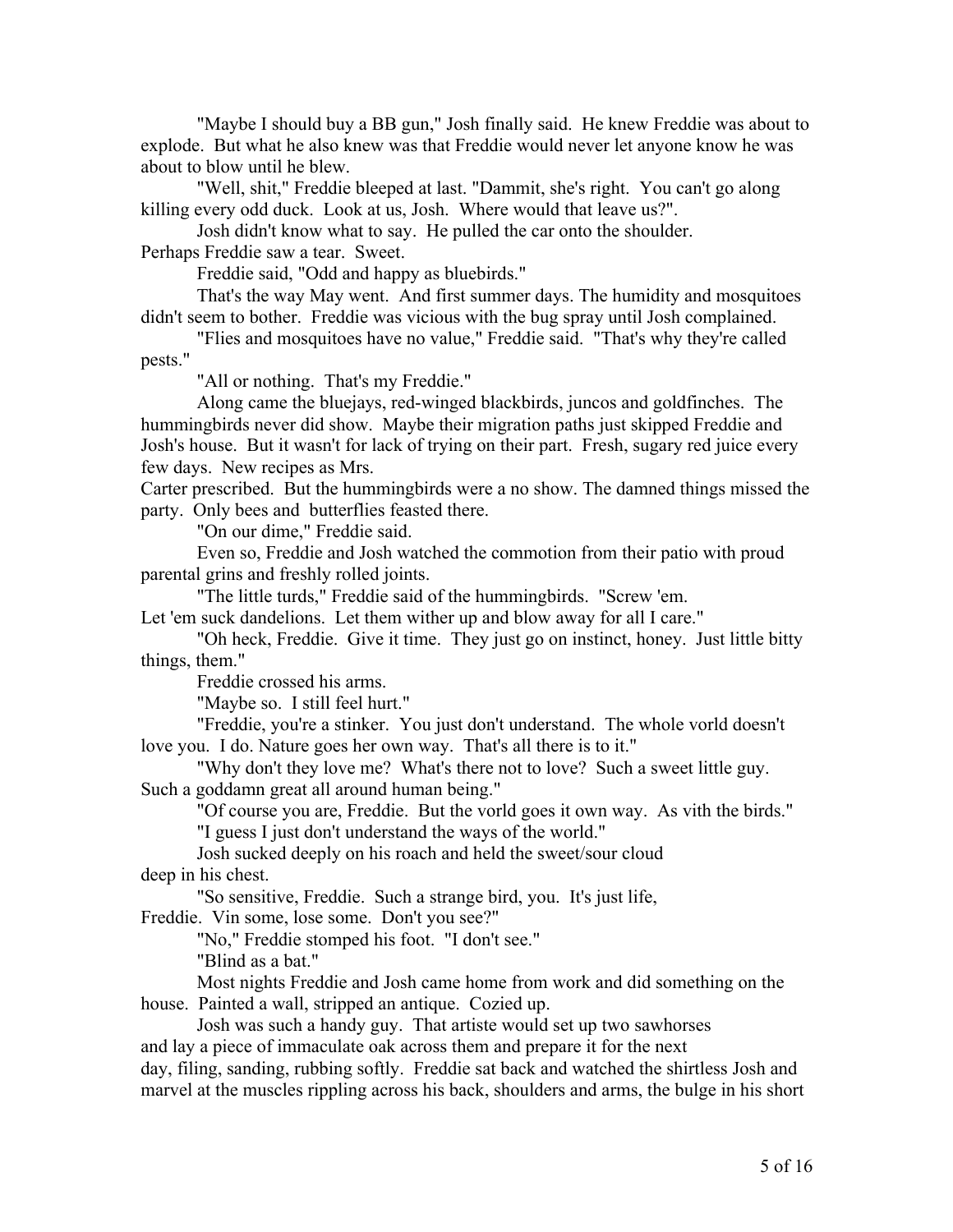shorts and banged around the kitchen preparing dinner, maybe grilled fish, chicken, ribs or thick pork chops. Domesticated and glad about it.

Josh liked his meat with BBQ sauce best, especially a kebab done up right with chunks of beef, chicken or shrimp and red and green peppers, onions, mushrooms and new potatoes. Yumm. Freddie served the kebabs over buttery cappellini.

"For godsakes, Freddie," Josh garbled, "pour me a little more wine, honey. That would make it heaven. Heaven."

While Josh put his tools away, Freddie washed up the dishes and put on Glen Miller. He danced around the kitchen while he stacked the dishes on the shelf. "Oh, I'm so lucky," Freddie sang, "So goddamn lucky. 'I'm in love, I'm in love, I'm in love with a wonderful guy'."

On summer evenings when Josh came in from the yard they lounged in the hot tub they bought as a housewarming gift for themselves. Then, fresh and smooth, they would make love and fall asleep in each other's arms listening to the trees. They held each other in bed with the windows open to the rustling of the leaves of the trees. Sometimes they lay awake deep into the night just marveling at the wonder of it all. In the morning they woke still holding each other and listened to the jubilation of the birds.

When he wasn't tinkering in his shop or with Freddie, Josh tinkered in his small flower garden on the south side of the house. The fat teenager from down the street often gunned his trashy, dented, faded Trans-Am past their bungalow and shouted, "Faggots!" They fell laughing to their knees into the grass, hitting the ground with a fist.

"Mercy, mercy," Freddie said. "Tickles me. Rib buster."

"A barbarian. A groundhog in a demolition derby."

The neighbors on either side never bothered them. Mr. Witherspoon was an 82 year-old widower. Josh shoveled his snow, carried in his groceries, changed his light bulbs and carried over small containers of Freddie's famous soups. The neighbors to the north were a young couple with a bald baby boy of popping brown eyes. They sometimes waved a weak howdy-do but kept to themselves. Fine with Freddie.

Business had slowed down that year at the travel agency and Bichy Brenda Perdue, Freddie's boss, managed to muck it up even more by getting herself knocked up.

"Ewww," Freddie and Josh held their noses.

"Abort!," they shouted. "Abort!"

"Poor bastard," Josh said. "Who'd she pay?"

Brenda's hysterical reaction to any crisis, big or small, was to download on Freddie whom in moments of distemper she called "you

fucking swish" or "idiotic nelly," knowing she could dump on him because he would be a hard sell in the job market. "I mean who...really...Freddie...?" was her trump card.

"You're symbiotic, Freddie," Josh said. She's got you by the ying yang."

"Not a chance," Freddie sniffed. "Nobody gets to this old bird. I mean, except for you, sweetheart."

On the Friday night she blubbered the news, Freddie dragged through the front door exhausted and tearful. Josh undressed him and got him right into the hot tub. Then he smoothed him out on the living room carpet with

a sofa pillow for a prop and massaged him, head first, applied plenty of lotion and molded Freddie's rubbery back with his powerful hands. Freddie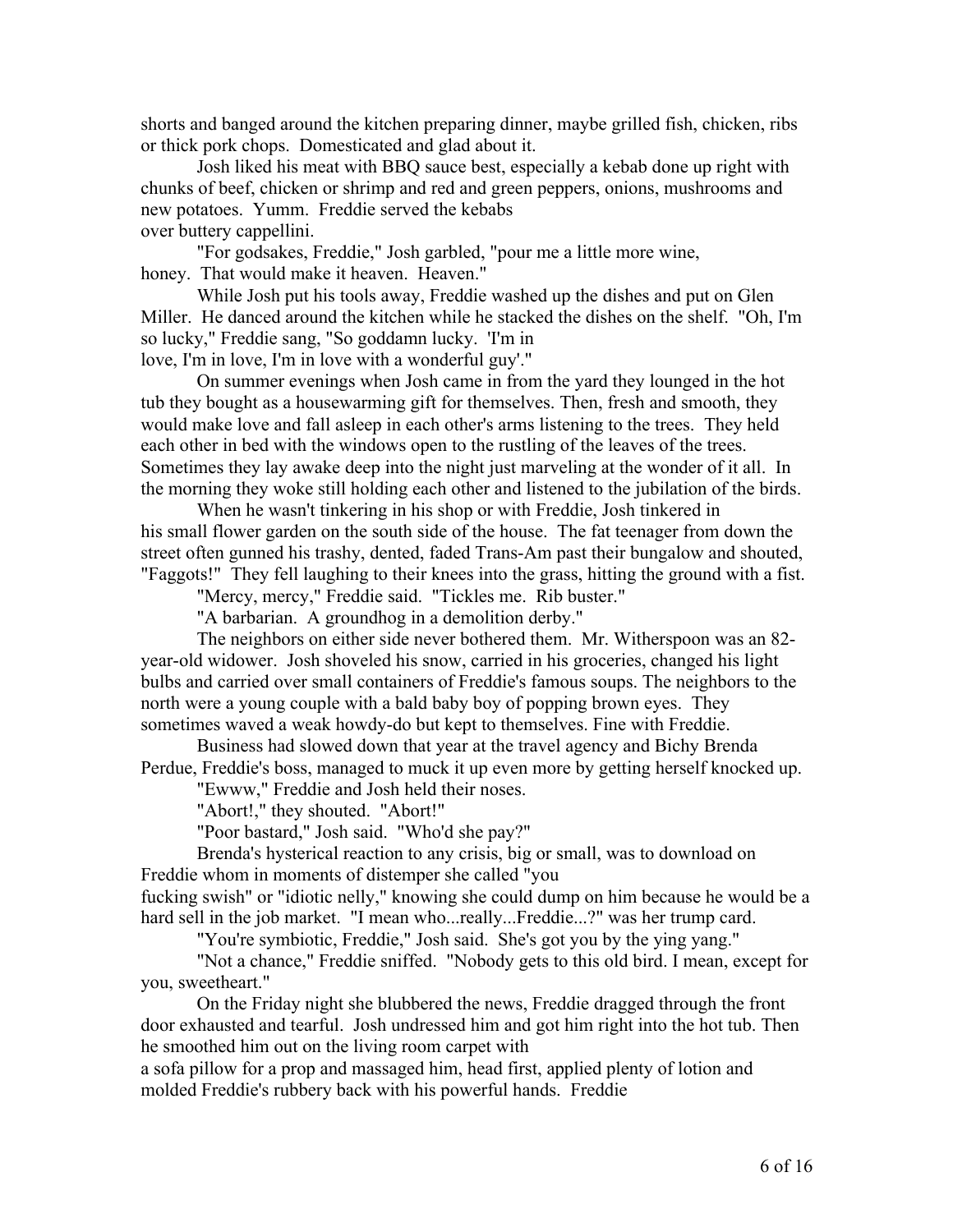drifted into a deep sleep and ruefully snored.

When he awoke, he snapped to his side at the aroma of a combo pizza. "Oh, you absolute darling," Freddie said.

They gobbled the doughy four cheese Fantastico pizza supremo

extraordinaire -- Freddie's take on it -- quaffed two icy beers, all done in and crashed.

Early the next morning Freddie's eye mask fell off and the brighter than bright sunlight woke him with a start. "Shit," he cursed, "It's only six-thirty. Saturday morning. My day to sleep."

Well, shit on it, he figured, he was up, he'd only toss and turn, and ruminate. Git up, dork meister, was the message he kept hearing. So, he sang, "Get up, get up, you sleepy head, get up, get outta bed, cheer up, cheer up, the sun is..." and angrily shuffled off to the bathroom.

Breakfast! Yes! That's what he'd do. A swell morning for a tasty chicken, Swiss cheese and mushroom quiche, fruit salad with raspberries,

grapes, cantaloupe chunks, sliced plums and stair fruit, and a glass of

Champayne. All there in the fridge. Wasn't he an on-the-ball kinda guy?

He was standing by the kitchen counter spooning the cantaloupe with a melon spoon when he spotted THE CATASTROPHE by the pole feeder.

"Oh, no. For god sakes. Help! Help! Oh, Jesus, help me," he screamed, gripping his large forehead.

Freddie ran out the kitchen door. He stood there a long time, shocked. Feathers strewn everywhere. Mrs. Redbird lay beneath the oily sunflower seed feeder in total disarray, cruelly twisted, as though she had been speared.

Freddie's first unbearable thought was that the oily sunflower seeds had gone rotten sitting in the garage and he'd killed her off with food poisoning.

Josh dashed into the yard behind him with his bed hair and naked as a newly hatched warbler. Freddie briefly admired.

"It vasn't the seed, honey. It vasn't us, Freddie. Ve didn't do anything wrong. Ve didn't cause this. Look, Freddie. Just look."

"I couldn't possibly -- look at her," he said, folding his arms, huffing, wagging his chins. "She's dead! She's got blood on her! It's a murder! It's a fucking CRYYYYMMMME scene!"

"Freddie, this is just life. Birds have blood in their veins. Just like ve do. It's the bloody nature of things."

"I don't have to like it, much less touch it. I just don't. I won't. I can't." "Let me show you. I vill use this stick."

Josh turned Mrs. Redbird to one side.

"Lookee. See, here on the breast. A vound. It vas a cat."

"A cat? But wouldn't a cat have eaten her. I mean, cats eat birds,

right? Stuff like that. Such a sweet creature. Why just kill the poor thing and leave it crumpled in the grass?"

"Instinct," Josh said, almost too automatically for Freddie's liking. "Sometimes cats just kill for the fun of it. Just like people do."

Freddie continued to pout.

"I've always hated cats. Like those sneaky bastards Lisa and Tiny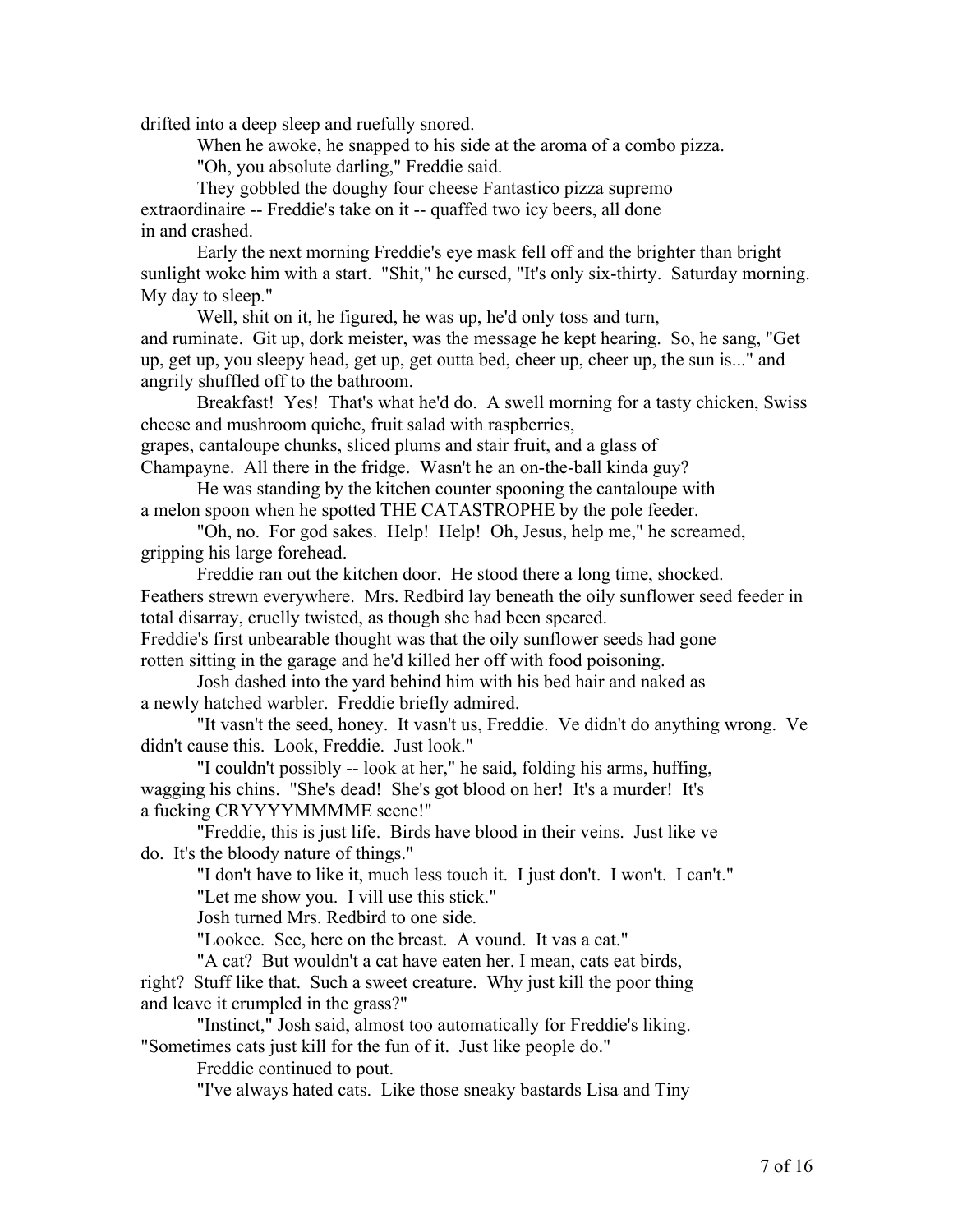keep around. You know, those disgusting cousins of mine. Litter boxes. House smells like cat shit all the time. Wait until I tell Mrs. Carter."

Freddie was quiet a minute.

"Let's poison the little bitch."

Freddie finally leaned over and looked at the wound, a single neat red gouge.

"My whole day is ROOOINNNED. ROOOINNNED!"

He slipped to the ground, sobbing.

Josh stood over him, his hand on Freddie's shoulder.

"Come on, Freddie. The whole day's ahead of us. Ve'll give Mrs.

Redbird a proper burial. This is just nature, Freddie."

"Well, be that as it may, I don't have to like it." His mouth twisted with the certitude of revenge.

"Poison," he said. "No. Maybe a foot trap. Then, I'll beat the bitch to death."

He went inside and sat at the kitchen table feeling violated, worse than being stung by a bee or mosquito, worse than being slapped by his cranky old uncle. RAPE! That's what it was. RAPE! He hated cats. Slinking and

slinking. Weasels masquerading in cheap fur coats, pretending to be

loveable when they were not much better than giant HAIRY RATS.

He spent the rest of the weekend moping. Josh couldn't stand to sit around and flitted in and out of the house doing who knows what.

To top it off, on Monday morning Freddie hadn't even shut the office door before Bitchy Brenda hit him up with another CALAMITY. Over the

weekend she had decided, strictly on her own and without consulting Freddie, with no prior notice, IPSO FACTO, NUNC PRO TUNC, that

Freddie needed to hit the road again big time. She usually did the travel,

enjoyed the prospecting perks and write offs, while Freddie was stuck in his

chair on the phone trying to placate the clientele upset with all of her screw ups.

But there it was. Another pulled rug. Just like that.

"Tough shit, Freddie," she said when he complained. He'd just moved into a new house. It needed decorating. The yard needed work. The living room was crying out for a new color of paint.

"Freddie, the customer comes first."

("Bullshit," Freddie thought.)

"Time to get real. They need fresh meat. We can't just keep sending them to the same places. They need excitement. Entertainment. It's your turn. You'll have fun. I'm pregnant. I feel like shit."

The sad fact was that Brenda owned the business and she had the clients, good loyal clients with hefty credit card limits. Why they were loyal to her, god knows. Probably just the sorority sister connection. That's all he

could figure out. Where else could she get the money to travel so far and so often. Did she ever make any money?

Yet Freddie had no choice. His opinion was shit in her book. Listen to another opinion? Nooo, not her, not Bitchy Brenda.

Except for his culinary side for which he admitted extravagance, Freddie was frugal. Josh called him miserly. Even with the trust, most of which they had invested in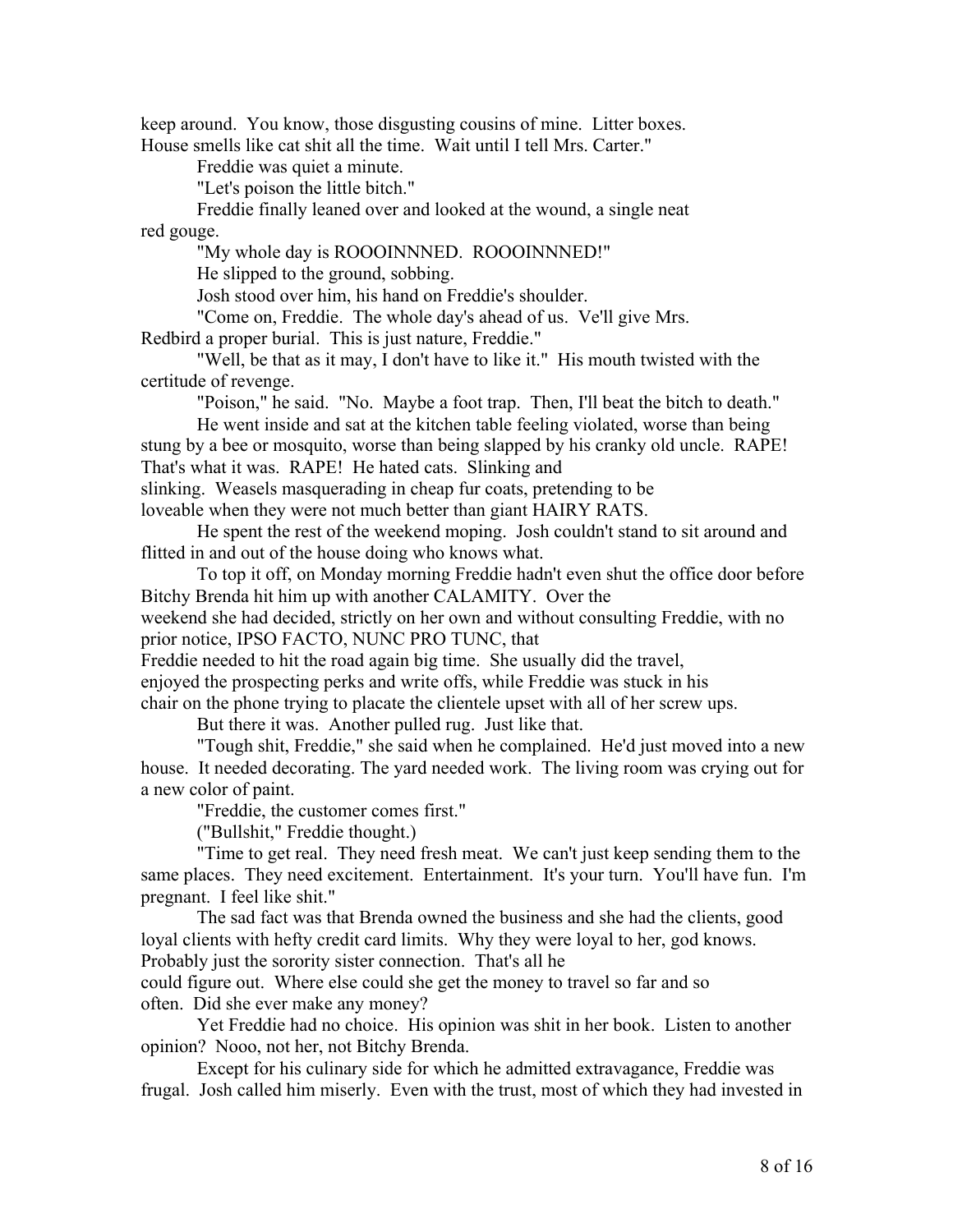the hacienda, they had limited funds, especially during what Freddie, always the activist, called HE-MAN REAGAN'S phony regime. On his own, he'd never be able to even think about traveling to Ireland, the Caribbean, Hawaii, the Mediterranean, those tacky places as she had described them to Freddie but sold to her clients as "wunderful, wunnnderful."

"Freddie, this is a compliment. You got the knack. You got an eye for the finer things. All you guys do. You can't deny it. That's why we make such a great team. It's only for a few months."

("And as for my share of the take?" Freddie thought.).

Freddie did have the touch. In his CORPORATE days at Exclusive Travel he was spotted early as a resource. He could walk into a hotel room and immediately spot if the amenities would do. The bathrooms were key for women and guys like himself. They had to be specious and well lighted, immaculate and equipped with a luxurious tub. The stars at Exclusive Travel treated him worse than Bitchy Brenda did. A lackey. Well...

How amazing though would it be if he could bring Josh along! She would never hear of it, no, not Bitchy Brenda. Josh was just another throwaway fag to her. Good enough to work on her nifty condo FOR FREE now and then but not much more than just another blob of birdshit on her balcony.

So, Freddie tearfully prepared his itineraries, neatly packed his suitcases and lifted off into the skies, leaving his house, his home, his Josh, to fend on his own.

He convinced Bitchy Brenda to curtail his travels to the U.S., the Caribbean, Mexico and Hawaii, the longest and most tiring jaunt. Even people with money were having a tough time -- relatively speaking. Lots of great spas these days. Think of Scottsdale, for instance.

The late Saturday night goodbye kisses brought tears. They fell asleep in each others arms to dreamy New Age sounds. Some even had bird sounds in the background. Early on Sunday mornings Freddie stood on the patio during a cup of coffee, threw a kiss to the birds at the feeders and crept quietly out of the front door so Josh could sleep through.

He slogged. That's all there was to say for it. Slogged. Pretended to be interested in the condos and hotels, listened patiently to the hype, kept a detailed diary. He couldn't help but be proud of his taste and judgment in finding the le place juste. He just imagined Josh and himself breakfasting in boutique hotels, strolling along the ocean, sharing sunsets.

The wait in airports though. The loneliness of hotel rooms. Fauning waiters and doormen. He so missed his evenings with Josh on the patio, decorated as it now was with pots planted with gorgeous flowers, tomatoes and special greens. So pretty out there with the breeze, the stars and the birds. Freddie spent his nights perched on the edge of the bed in a hotel room, clicking the remote, weepy and blue.

If he tried to phone Josh and there was no answer, he couldn't help but feel jealous. Josh had his hang outs. They had agreed to keep it special but no harm done to have other friends.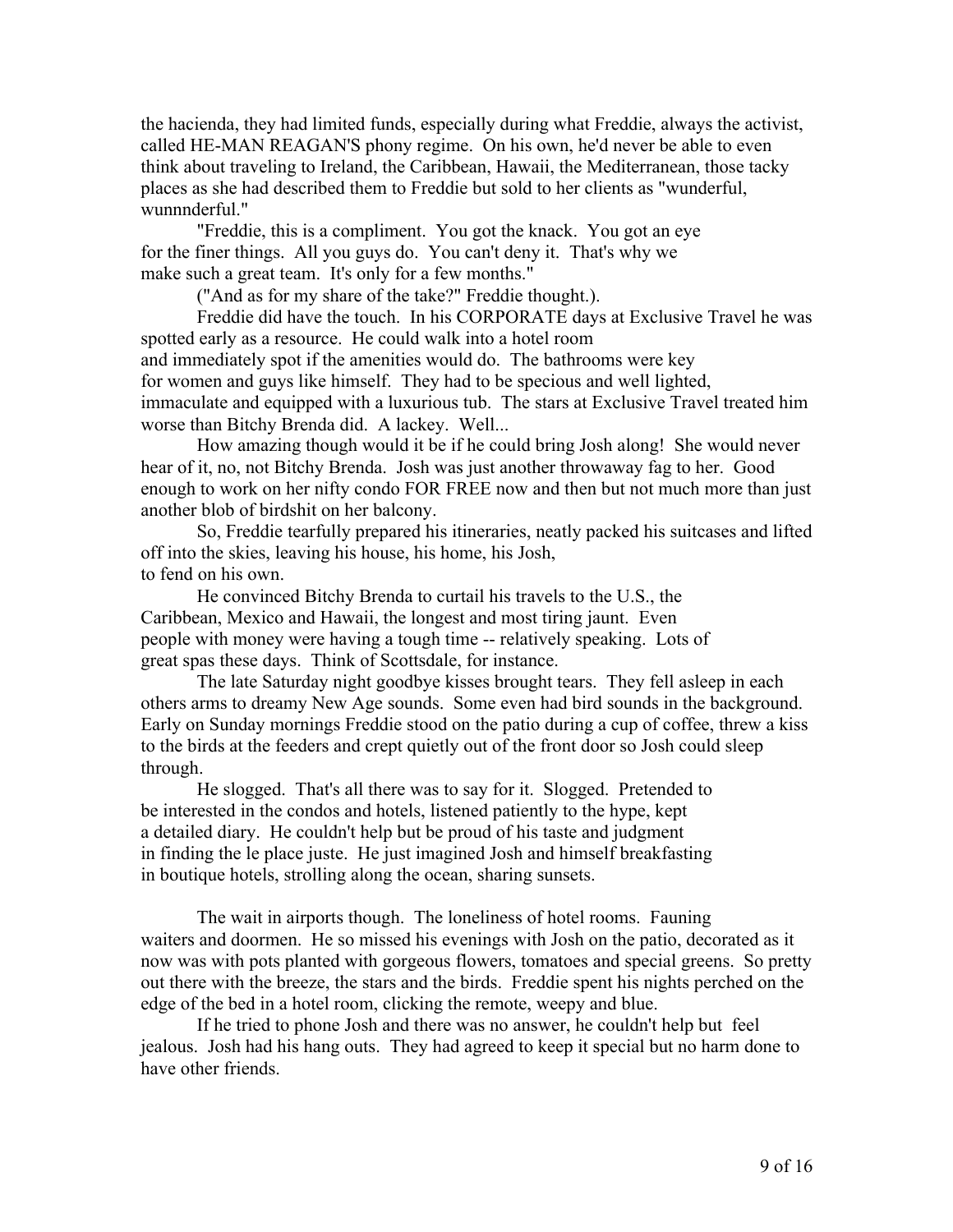"Just don't stick it in, okay?" Freddie begged Josh when they agreed to move in together. "Kissy facey, a dance or two, a lunch, a dinner, a movie, fine." He feared pictured slow dancing with some HUNK at The Princess, their favorite bar. He tried not to think it. He could dance his Scandinavian heart away, kiss and peck as long as he didn't drag the HUNK into their elegant new bedroom and, well...

The first week away wasn't so bad because they had a joyful reunion that weekend and went to a dinner party at Roger's house in the burbs. Roger was one of Freddie's old boy friends who loved to cook TexMex

and lavish his guests with a fantastically decorated table; never the same,

always exciting. Josh and Freddie drank and made love and laughed. Saturday night it was just the two of them under a clear summer sky with the stars. The moon was nearly full.

On Sunday, Freddie caught the red eye to San Francisco. From there he was off to check out a new upscale condo/time share development on Kauai. Frugal Freddie, Josh called him. He knew how to put a pencil to it and negotiate a nice commission.

Bitchy Brenda was as bitchy as ever, more so. No appreciation for all of Freddie's good work. She was over the barfing stage but gaining weight like applesauce and knit picking every penny and coupon.

"Freddie, if the food's not free, if they don't pick up the check, it's McDonald's, Freddie. Get that. Taco Bell. Denny's."

No room service and keep the hotel movies down.

"Show 'em your business card. Act like a food critic for a travel magazine. You can get smorgasbord. I do."

("No kidding," Freddie thought). He worried about his waistline. Boredom and putting up with real estate floosies added to the temptations.

Load up the platter and have an extra glass of wine. That was his only joi d'vivre on the road.

Bitchy Brenda hated the paperwork. Sure, it was tedious.

"That's called work," Freddie told her. "An honest day's work.

Detail. Anybody can smooze and kiss ass. The true pro documents, triple checks, confirms, follows through, checks again. It takes more than a velvet voice and few pen scratches on a frilly note pad."

"Up yours, Freddie. And if you keep bitching about it, you're outta here, got it? We gotta do what we gotta do. I can't do it anymore so you gotta do it. See. That's life in the big city, Freddie. We're trying to run a

travel agency here. Pay our fucking bills. You're the star, Freddie. You got the knack to find what these schmucks are looking for. Where else could you travel, pay your bills and end up sitting fat and pretty?"

("Speak for yourself," Freddie thought.).

Freddie half knew what Brenda said was true. For a short, overweight, balding twerp like him, gay on top of it, he was doing pretty well. Brenda's family and school connections would keep them in the pink as long as she could stand to flatter them. Hard to take sometimes, those people of leisure, the platinum crowd, powdered widows, heiress sluts, toupe' heads of the bitch and brag club. She was just waiting for her mother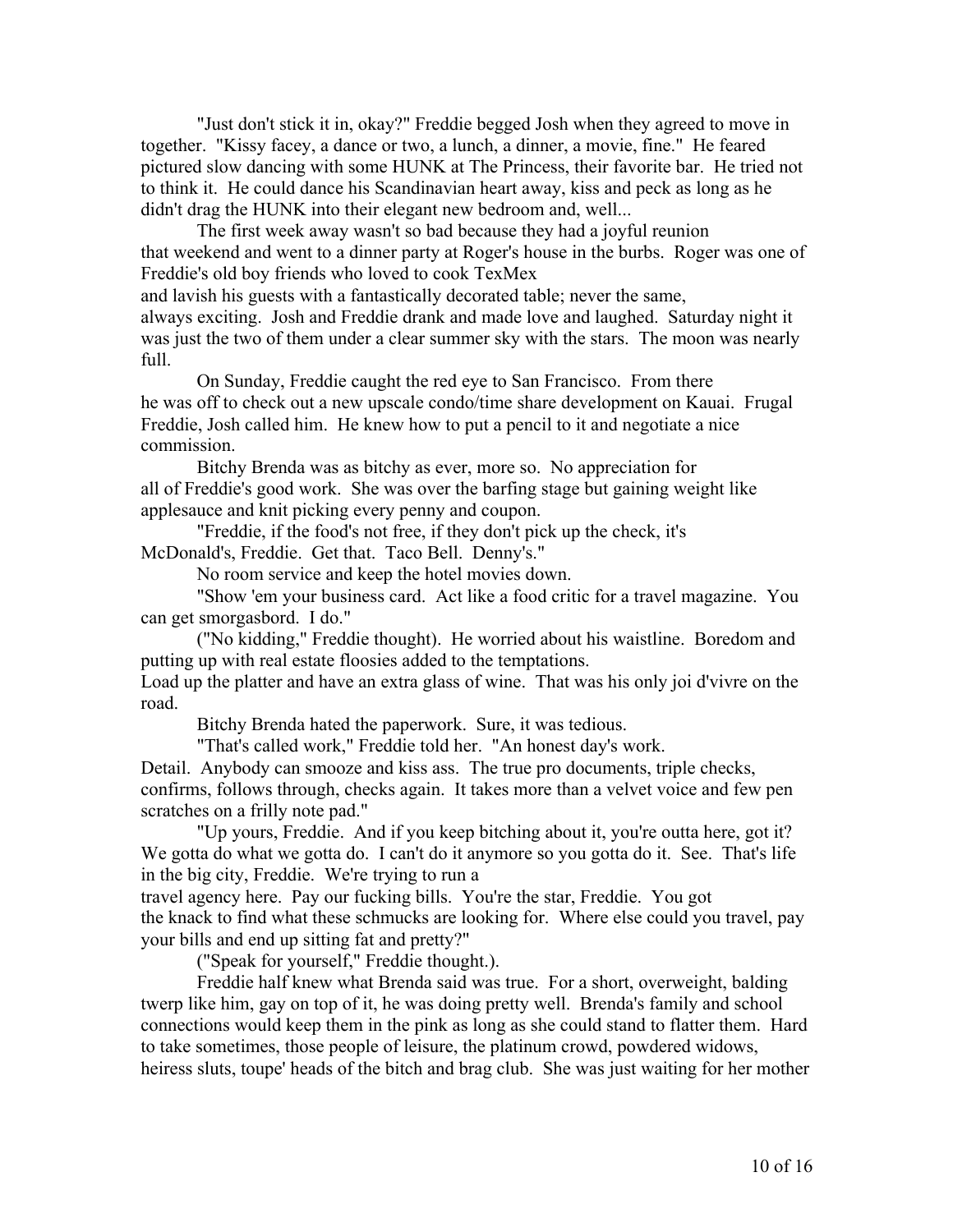to die and leave her the golden urn. But her mother looked young for her age. Good genes. And genes were all, weren't they?

Maybe this was as good as it gets. That's where Freddie was stuck. He remembered a young albino squatting on a pier in Sint Maarten: rust colored knitted hair, crummy looking face, obviously broke, brushing off flies, and as Freddie said of himself, gay on top of it.

The trouble was he missed Josh. The first week, Josh was home and eventually would answer the phone. One night, though, in late July Freddie called from Saint Lucia and Josh was clearly drunk. Freddie was due to return Friday night and they agreed to do ribs on the grill. For some reason he found hard to explain later, he went off on Josh: how he was worried about the two of them; Josh never seemed to be home. Josh came down on him like a chicken hawk on a ground squirrel.

"Goddammit, Freddie. I don't have to report to you. What I do on my own time is my business. Look at you. Flying to all those fabulous places, meeting rich guys, I bet, eating in fancy places, flirting with waiters, I bet, chefs and trying to charm the concierge. Sampling the world while I'm supposed to be waiting here like the good wife, roosting on my crack. What do you expect? Me to just dither about, plant more roses and gawk at the moon?"

Freddie smoothed himself from his head to his shoulders, breathed deeply and tried to be calm. He had no idea Josh would EXPLODE.

"No," he said. "But it would be nice to know where you are and who you are with. Also, be on notice. I am dating no one. That you can know for certain. I am hurt that you would even insinuate...knowing me as you know and love me. Not fair."

"You brought this up. How do I know what you're doing? Ven you vill call? Who you must be having dinner with."

"For godsakes, Josh. I'm sitting in a hotel room thousands of miles away, bawling my eyes out, missing you. I'm afraid, Josh, afraid of losing you, losing us, of losing what's we're making together. It's HORRIFYING

not knowing what's going on with you. Who you are with and all. What you are doing." Freddie and Josh held still. It already seemed like autumn in Freddie's thoughts.

He could imagine the sounds of cicadas sawing their sad violas.

In the end they agreed to kiss good night over the phone. Talk it over later, kinda thing.

The next morning Josh called early. He was crying and so sorry for his outburst. It's was Bitchy Brenda's fault. Screwed it all up. Freddie agreed to try to judge the times of his calls better and Josh promised to be

more patient, to ride out the Bitchy Brenda debacle until they could work out something better in the money department. Maybe they could dip into Josh's trust - against the advice of Josh's money guy -- and start a business where they could be together day and night. They cried together, cried so profusely they barely had the voices to say goodbye.

The week went as planned. Freddie wrapped up his appointments one day early and decided to surprise Josh with a walk-in bag of goodies. They could recreate their first feast of a short summer of feasts, bask in the glory of the trees and watch the birds coming and going from the feeders.

From the airport, Freddie drove straight to his favorite butcher.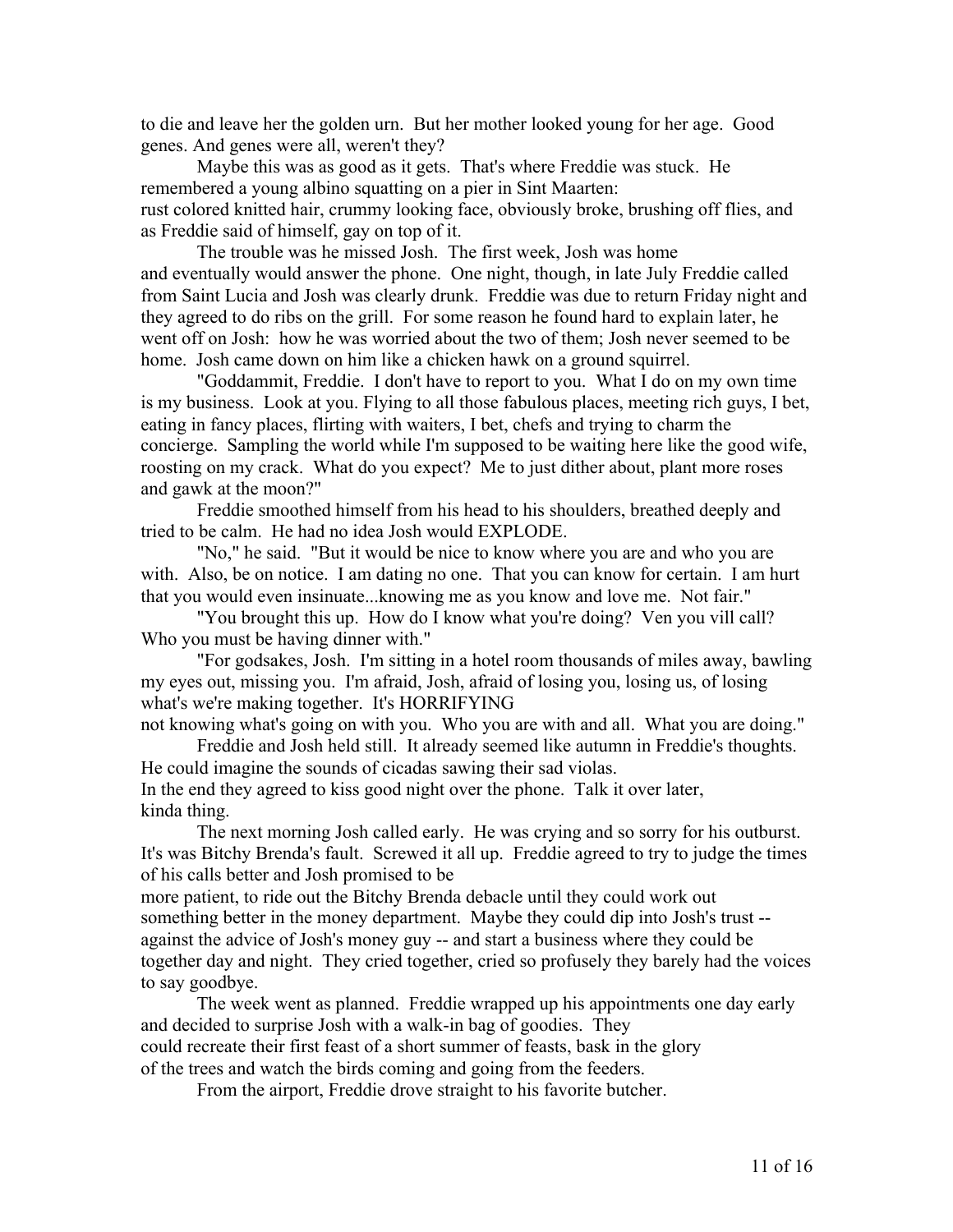He bought four plump veal chops, fresh asparagus, baby Yukons to simmer in a white wine parmesan sauce, two bottles of Asti Spumonti at the wine shop and whole grain rolls and peace cobbler at the bakery. His last stop was the flower shop. He'd called ahead and ordered a fine, full spray of flowers in bloom. His old friend, George -- George The Great, as he was known for his mythical organ -- was the most creative arranger in the city.

"Oh, what a fine time we'll have," Freddie cooed to himself. "Just Josh and me and the birds."

He just couldn't wait to get home. He brightened at the thought of what he had gathered for the feast and felt as excited and as greedy as a little sparrow when the feeder is full.

He pulled into the driveway past a red Porsche parked in front of Mr. Witherspoon's house. Odd, but... Rather than waste time unloading his purchases, he grabbed the Asti and the flowers for a grand entrance through the front door. It was just after 6 p.m. on Thursday night. He hoped, just hoped, Josh would be there. He turned the door handle with the bottle of Asti crooked under one arm, the flush bouquet of flowers of the season in his fist and holding the door ajar with his foot, sprung it open with a flourish.

"Ta-da! Surprise. I'm home," he sang, puffing out his chest, knowing how much Josh admired it. Not too hairy and no tits yet. Manly, he liked to think. He swung out the bouquet of flowers and Asti to sweep the room. "I'm home, sweetheart."

At no respondez, he tipped his ear. Alerted, he took a step forward. Thought he heard a rustling sound. A squirrel in the attic? But no, it was coming from the bedroom. He knew what it was. He knew. He slammed down the Asti and the flowers on the foyer table and tromped flatfooted right down the hall. He yanked open the door, his heart sped and he fainted.

When he woke, Josh was kneeling beside him in CPR mode.

"Freddie! Freddie! Wake up, honey! Wake up!"

Freddie was awake but in no mood to show it. He wanted Josh to SUFFER. As far as Freddie was concerned, Josh could SUFFER as long as he could flutter, just as Mrs. Redbird had, but longer, much, much longer. Forever.

In the following moments, the following hours and days, Freddie cried. He sat in the easy chair by the fireplace, bare feet on the ottoman,

in clear and present view, crying. Josh was not allowed to speak or touch him. Should he try, Freddie held up his hand, cringed. Flicked him away like the scumball, the fickle worm he was. Freddie could still see the face

of the young man, an ordinary punk, with his long -- positively SILKEN-- blond hair over suntanned shoulders, laying spent beside an equally relaxed Josh, sucking a toke. He would see the young punk -- his endless blue eyes, an American flag tattooed on his shoulder, gold earring on his right ear, a smirk on his lips -- for the rest of his life. A dirty leg. IN HIS HOUSE!

From then on, his love nest contaminated, Freddie slept on the sofa. The first night he guzzled Scotch straight down the hatch, the whole quart, on the patio until he shivered from the dew. Didn't give a rat's ass whether he lived or died. Didn't matter. When he woke late the next morning he fixed some coffee and sat alone outside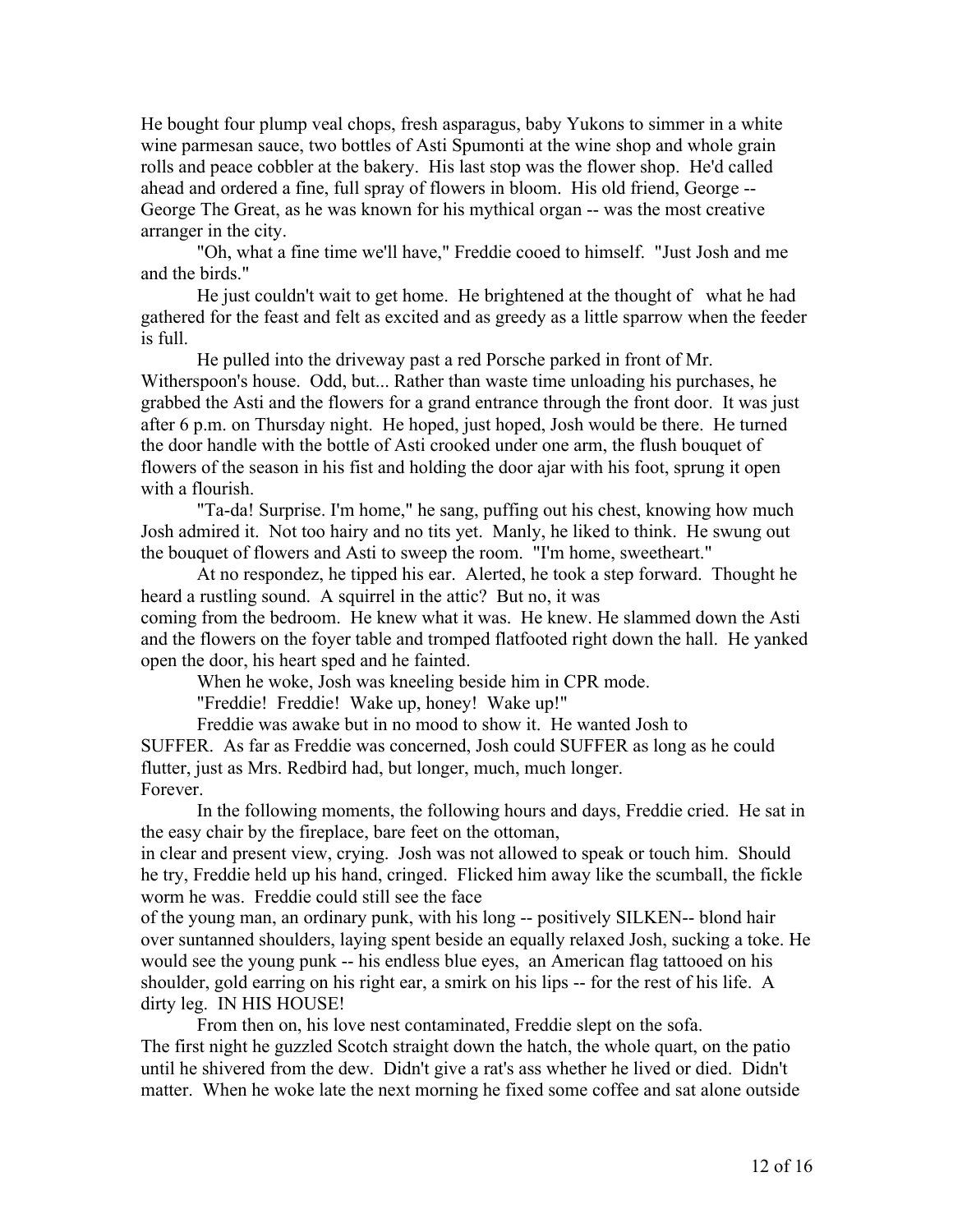watching the birds dine on the feeders. Josh crept out and sat opposite sipping from a cup, looking bad, very bad.

"Freddie," he said, but Freddie flipped his hand upright like a cop with a stop sign at a busy intersection during a blackout.

"Nope -- nope, nope, nope. Nay, nay, and more nay, nay now and forever, nay into infinity. Done. Through. Over. You fucked it up. Shit on my head. Just go inside and shave those ugly whiskers. Go get the scrub brush from the garage and scrub off all that nasty raunch. Slut."

Freddie cried. He cried so often and so hard his face grew lined with grief. I suppose, Freddie thought, that's how you get old.

When they decided to be sensible, they met at the kitchen table when Freddie returned on the following Friday and made a deal. Josh in the master bedroom; Freddie in the unblemished guest room. They worked at being friendly and agreed to cohabitate in the bungalow until Josh could make new arrangements. A word here and there was all. Freddie was gone a lot so they only saw each other in the kitchen or in passing. One Friday Freddie returned home to find a brief note from Josh. He had been invited to join an old friend in a landscaping venture in Florida. No phone number or address. That was that.

By then, Freddie had cried himself out. Once Bitchy Brenda had her boy -- not a praying type, Freddie had prayed for a gay -- Freddie became the man of the place and hired an assistant, a young girl named Lorrane. Bitchy Brenda was of little use. She tried bringing the lad, a chubby fellow who reminded Freddie of Winston Churchhill, to the office but spent most of her time boohooing and trying to squeeze milk from her DISGUSTING udders to little avail. Freddie got the kid on formula and Bitchy Brenda relaxed a bit, meekly accepting his suggestions, humbled after no longer being able to conceal that her beau had deserted her soon after learning she was with...well, child.

Dorkus was a restless bugger to hold, lots of snot, great kidneys and a small bladder, not to mention overactive bowels. Freddie kind of liked the little brat. He felt sympathetic. Gosh, to have Bitchy Brenda for a mother. What would that be like? Have her kissing you all the time and smothering you into her cleavage, her tears splashing on the top of your head.

Two summers passed before Josh's desperate call. Soon after he migrated south, as Freddie liked to say, Freddie allowed the yard to go to seed, the feeders to fade and crack, the bird baths to dry up and crust over with green mold. One Sunday afternoon he carried the lot inside: feeders, baffles and heaters. Just couldn't bear to set them on the curb with the trash. The bird feed containers hung empty on the walls. Sometimes he would just run his fingers over the detritus and think fondly of their excitement at As The Crow Flies. Mrs. Carter died soon after Josh left of some HORRIBLE cancer. Pancreatic, maybe; she went so fast. Probably from snacking on the bird seed, Freddie said to himself. Poor Mr. Carter, his kindly eyes. He put himself into an assisted living center. To do what? Freddie had no clue. Ha! Ha! Watch the stupid birds shit on the patio. Why hadn't the Carters told them that birds had no sphincter muscle and that's why they shit all over the place. And here he thought there was some purpose -- menace or a sense of humor -- about their droppings.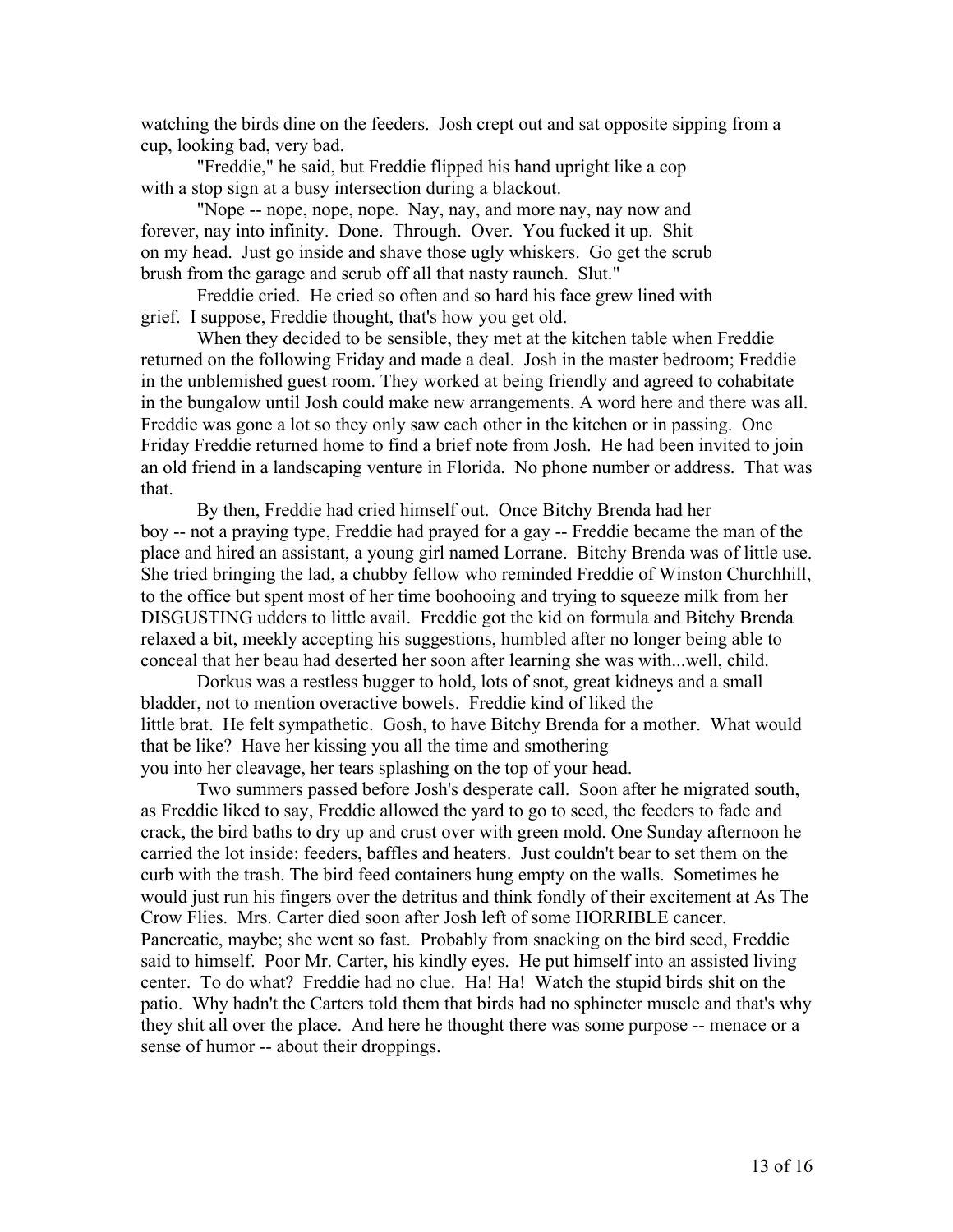The tears still formed when Freddie thought he could smell the remainder of the bird feed wafting from the bottom of the bins, dung, the passage of time. Maybe all one got in this life was one perfect spring, a

one perfect month of summer, a summer of T-bones and song birds. Even the fat teenager moved on. Perhaps to college. That stupid little shit, Freddie thought. Probably already flunked out or grossed out the other

drunks in the dorm. Probably will grow up to be a Republican. Then again, maybe he would suffer a bit. His fraternity brothers might make fun of him. Maybe he would learn something about people, about being a real person.

And then the phone call. So, it was to be Freddie to whom Josh wanted to return when the purple streaks appeared on his inner thighs. Freddie offered some optimistic comments but he knew. The lab reports were conclusive. Josh had gotten nailed. No doubt about it.

In a sad but wondrous way, Freddie felt it was a gift. Josh made Freddie the beneficiary of his trust in exchange for Freddie's care and companionship in his final days. Freddie took great delight in calling Bitchy Brenda to announce, "I've had to kiss your fat ass often enough, you bitch. Now you can kiss MY ass goodbye. Hope you get herpes. Genital warts. TONGUE CANCER!."

Sweet in a bittersweet way to have Josh back, Freddie thought. Against his better judgment -- for love has nothing to do with good judgment, Freddie reckoned -- he sold the house. It had already appreciated over twenty percent and it felt like a goddamn AUDITORIUM for a lonely old NELLY. Josh had poor health insurance but what with Freddie's savings, the balance of the trust -- Josh had blown a shit pile of it out CARROUSING around -- and the proceeds from the sale of the house, he figured they could get by, keep Josh out of the hospital until it was time for hospice.

Freddie cooked Josh all his favorite dinners, singing along with Johnny Mathis and Barbara Streisand as he chopped and grilled, chattered as he spoon fed Josh when it came to that. He helped him to the bath, rubbed him down with lotion to ease muscle cramps and combed his thinning droopy hair, parted in the middle, in the style he liked best. When Josh needed to cry, Freddie rocked him, sang lullabies and read to him from Grimm's Fairy Tales. After Josh REALLY began to lose weight, no longer able to walk, Freddie had to diaper him.

Josh often called out to him from the bedroom.

"Hey, Freddie, remember how Madam Cooing Dove made her nest in our gutter? Remember that, Freddie. She just made her nest big as you please and sat there cooing like she owned the place. Remember that, Freddie?"

Freddie did remember her. They decided, what the hay, let the gutter just clog up. Didn't matter. Time and health and love in this world of grief, hard work, Bitchy Brenda and pain, mattered most. They so much relished the moment when Madam Cooing Dove lifted her beak in a scolding fashion when they as much tapped the gutter. Remembering her little head poking about, Freddie bawled and bawled into the sofa pillows he brought from the house on Prairie Lane.

"Freddie? Is that you crying?" Josh would call out. "Is that you, Freddie."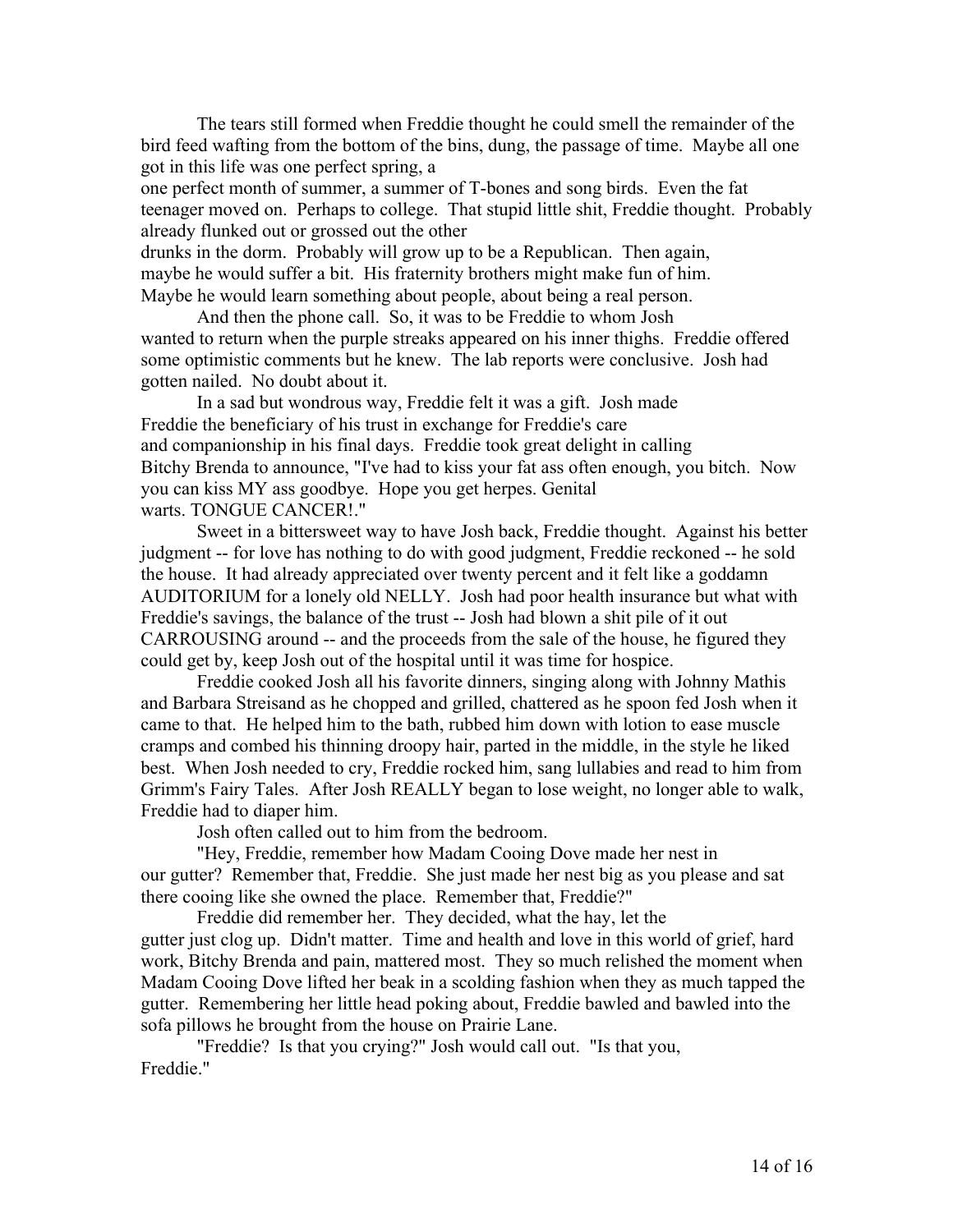"Yes. Yes, it is. What do you expect? A hootenanny?" Freddie yelled back, then added in a lower voice, "You dumb fuck. Well, okay then. Went out and got yourself infected, did you? Well...well...oh, damn you."

Josh fought hard. Freddie gave him that much. He took his medication, sucked on the shakes, tried to eat through the chemo, did his exercises as well as he could. Freddie feared he might spend the rest of the money on medications.

First, Josh went blind. It happened fast. He put Josh down to sleep one evening and when he awoke the next morning, he was plain, dark, blackout blind.

"Just like a light switch, Freddie," Josh yelled from the bedroom. "Just like that. I can't see a shitting thing. Feel the sun. Just can't see it."

Then his left side went numb. Freddie bought him a special answering machine so he could hold a remote in his hand to answer calls when Freddie was busy running errands or doing chores. Sometimes,

Josh's old boyfriends called and Freddie could hear Josh flirting with them and he'd feel the same old lump in his esophagus as he felt when he was on the road and suspected Josh of cheating again.

They were in the apartment a few days less than five months when Freddie had to call the ambulance and wait outside emergency for the doctor to bring him the bad news. Josh lasted two weeks with the tubes and oxygen. Freddie had never witnessed a death but when Josh began his death rattle Freddie found it to be a rather mundane transaction. He watched Josh

flatline on the monitor. The two nurses jumped a bit when Freddie let go a final farewell whippoorwill call.

At his funeral, Freddie joined hands with Josh's boyfriends and they sang hymns and told stories about their favorite times together which wounded Freddie as much as anything.

"Phooey," Freddie thought. "They're all younger, taller, better built and BETTER LOOKING than me. Of course, I was the SWEETEST."

He said to himself out loud but in a quiet voice bent over the open grave:

"Josh, you loved me the best, didn't you, honey. Of course, you did. None of them knows a thing about our birds. Just us. Isn't that so, Josh?"

Standing hand in hand in the circle of the funeral guests at the uncovered grave, Freddie told about the first time they met. It was in a bar in San Francisco. Love at first sight. They fell in love at once sipping Marqueritas right there on the water, watching the pelicans, frigate birds, gulls and sandpipers that inhabited the sands along the bay. Josh immediately wanted to fly off to Miami for a vacation because he'd never been there before. Freddie talked him out of it in favor of spending a week with him in a condo in San Diego that they could use for free. They went on a sailing adventure, thanks to a coupon from Bitchy Brenda's travel agency.

Didn't really happen that way but Freddie enjoyed it when Josh's lovers bobbed their jealous precious heads. He actually met Josh waiting in line at the neighborhood cleaners near their first apartment. Josh had a leather jacket that needed a new zipper. He gave Freddie a wink and that's all it took to fall in love.

Freddie quietly left the cemetery while the rest of the flock laughed and mingled. Later that afternoon he drove back to the cemetery alone. It was spring again, raining on